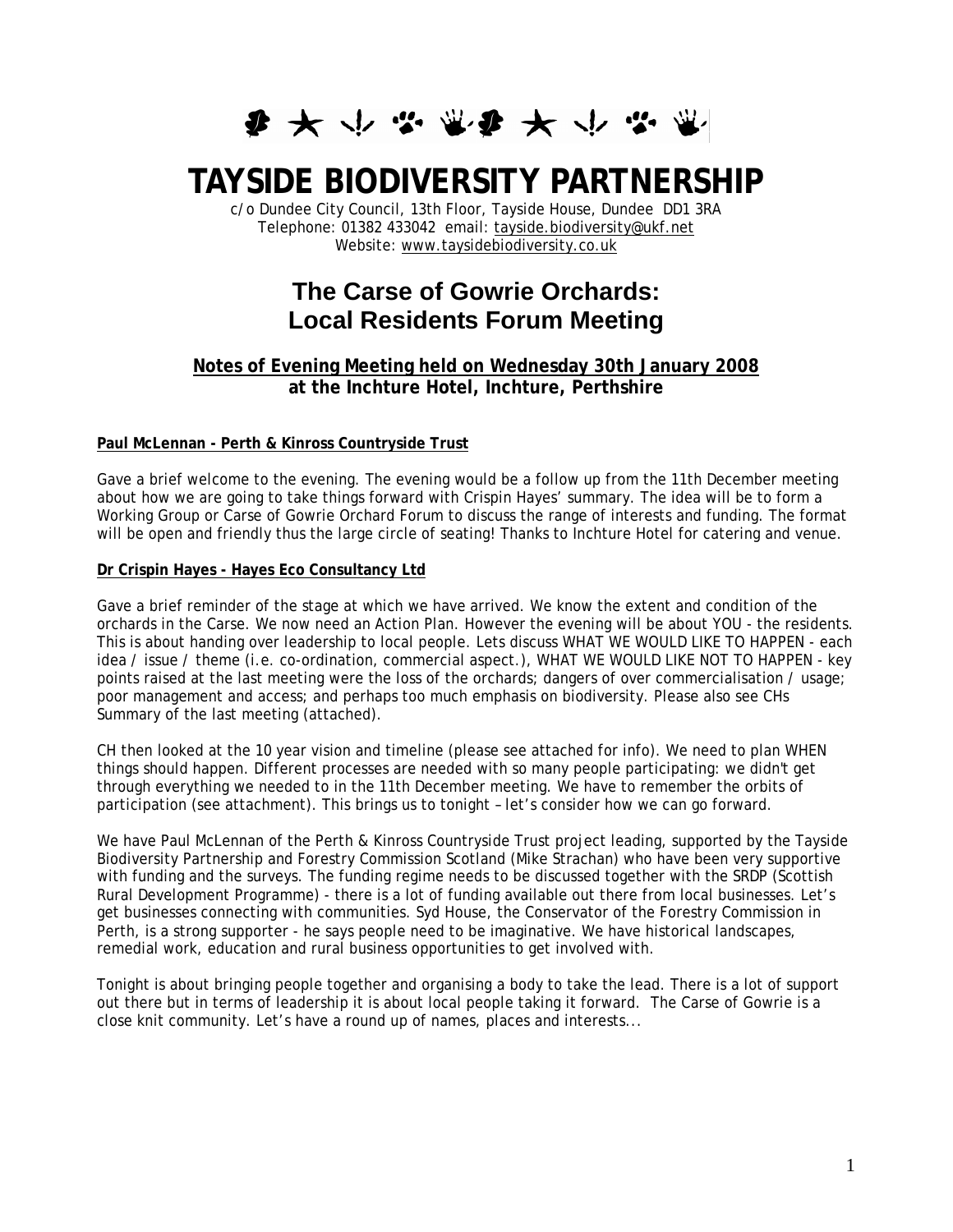## **List of Attendees**

|                  | Name                          | Carse<br>Resident?<br>$(Y - yes)$ | <b>Carse Orchard</b><br>Owner?                        | <b>Additional Comments</b>                                                                                                                                                                                            |
|------------------|-------------------------------|-----------------------------------|-------------------------------------------------------|-----------------------------------------------------------------------------------------------------------------------------------------------------------------------------------------------------------------------|
| 1.               | Dr Crispin Hayes              | Cupar                             |                                                       | C W Hayes Associates, Eco-Consultancy<br>Undertook major orchard survey in 2003,<br>Newburgh.                                                                                                                         |
| 2.               | David Imlay                   | Ÿ                                 | Ÿ                                                     | FC(S)/ SGPID. Has a little orchard that has<br>been left in poor state - keen to tidy                                                                                                                                 |
| 3.               | <b>Rod Neville</b>            | Abernyte                          | Garden<br>orchard                                     | discovered fruit trees - would like to<br>rejuvenate and share                                                                                                                                                        |
| 4.               | Andrew<br>Thompson            | Strathearn                        |                                                       | <b>Community Woodlands Association</b><br>(Dunning-based) wants to offer support                                                                                                                                      |
| 5.               | Douglas Ritchie               | Y (St Madoes)                     | $\overline{\mathcal{E}}$                              | Slow Food Perth interest in supporting /<br>marketing                                                                                                                                                                 |
| 6.               | <b>June Nairn</b>             | Y Erroll                          |                                                       | ScotHerbs - local business; here to learn                                                                                                                                                                             |
| $\overline{7}$ . | <b>Bill Wilson</b>            | Y Kinfauns                        | Υ                                                     | Keen on historic varieties and added value<br>through biodiversity.                                                                                                                                                   |
| 8.               | Roger Humphry                 | Y (Errol)                         | ?                                                     | SCRI - wants to make ties. Keen to support<br>apple festival                                                                                                                                                          |
| 9.               | Mike Strachan                 | Auchtermuchty                     |                                                       | FC(S); Big Tree Country. Fife-based.<br>Personal interest in orchards. Tayside<br>Biodiversity Partnership Woodland sub-<br>group leader. Has 5 fruit trees.                                                          |
| 10.              | Paul McLennan                 |                                   |                                                       | P&KCT Big Tree Country (BTC). Personal<br>interest in orchards. Sees CoG as the 7th<br>cluster of BTC. Has so much potential.<br>Historic orchards and giant redwood<br>specialist. Offering support and poss funding |
| 11.              | <b>Robin Pilcher</b>          | Y (Longforgan)                    | $Y - 10$ acre<br>pear/apple<br>orchard - 70<br>trees. | Owner of chestnut grove in Spain;<br>experience of niche marketing.<br>In the past remembered seeing lots of fruit<br>trees. Sad to see loss. 12 trees in<br>Longforgan (mixed).                                      |
| 12.              | Michael Almond                | Y                                 | Y                                                     |                                                                                                                                                                                                                       |
| 13.              | <b>CIIr Peter</b><br>Mulheron | <b>Y</b> Errol                    |                                                       | Grange Community Council. Apples and<br>plums                                                                                                                                                                         |
| 14.              | Liz Yorke                     | Y (Grange)                        | Garden<br>orchard with<br>new trees                   | Carse of Gowrie Paths Project Officer.                                                                                                                                                                                |
| 15.              | Lawson Doe                    | Y Newhouses                       | 8 acre orchard,<br>mixed fruit                        | Damson, plum, apple. Would like to improve<br>orchard and make profitable. Smallholding<br>in Craigdallie - want to make viable.                                                                                      |
| 16.              | <b>Elaine Whiteley</b>        | Y                                 |                                                       | Smallholder. Keen to plant new orchard. An<br>interest in niche selling.                                                                                                                                              |
| 17.              | <b>Estelle Ward</b>           | Y (Ballindean)                    | Small orchard<br>(new)                                | Keen on old varieties. Horticultural<br>knowledge. Bees.                                                                                                                                                              |
| 18.              | Rachael Higgins               |                                   |                                                       | Tayside Biodiversity Partnership (Minute<br>Taker).                                                                                                                                                                   |
| 19.              | Catherine Lloyd               |                                   |                                                       | Tayside Biodiversity Partnership Co-<br>ordinator. Personal interest in orchards.<br>Hon. Chair of the Central Core Orchard<br>Network (covering Central and Northern<br>Scotland).                                   |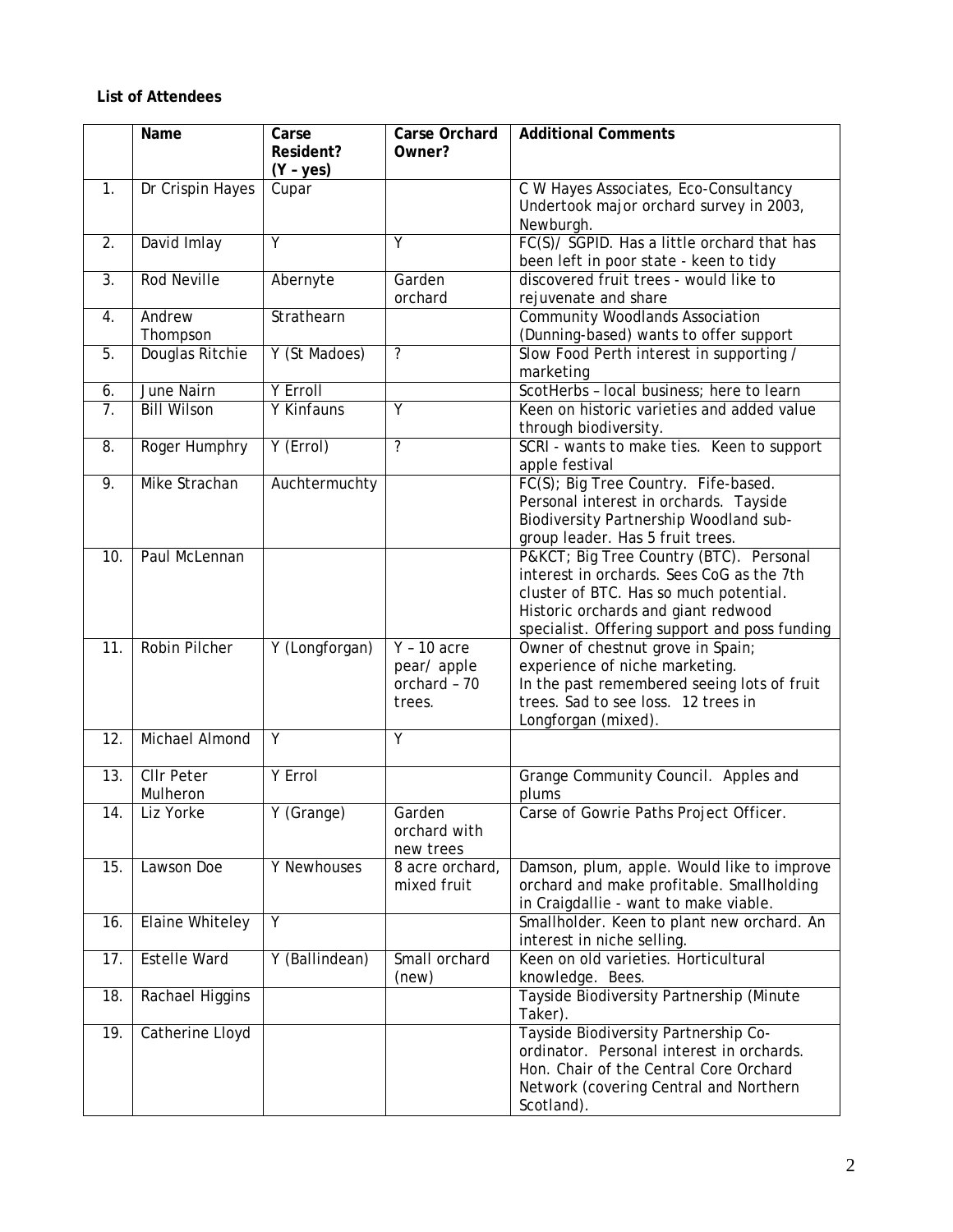| 20.               | <b>Phillip Rettie</b>  | Y (Ballindean) | Ex-orchard                  | Concerned about loss of orchards through                                                     |
|-------------------|------------------------|----------------|-----------------------------|----------------------------------------------------------------------------------------------|
|                   |                        |                | owner                       | development. Keen to identify heritage<br>varieties.                                         |
| $\overline{21}$ . | <b>Diane Rettie</b>    | Ditto          | ditto                       | Ditto                                                                                        |
|                   |                        |                |                             |                                                                                              |
| 22.               | Dorothy<br>Eggleton    | Y (Longforgan) | Garden<br>orchard - 17      | <b>Beehives</b>                                                                              |
|                   |                        |                | new trees                   |                                                                                              |
| $\overline{23}$ . | <b>Will Stewart</b>    | Ex-Carse (now  |                             | Very keen on heritage varieties. Brought up                                                  |
|                   |                        | Dundee)        |                             | in Millhouse. Worked in horticulture and<br>greenkeeping. Roots in CoG.                      |
|                   |                        |                |                             | Knowledgeable about the local heritage                                                       |
|                   |                        |                |                             | varities. Recommended JJ Morrows book.                                                       |
| 24.               | <b>Christine Hall</b>  | Y (Pitroddie)  | Ÿ                           | Scottish Agricultural College Conservation                                                   |
|                   |                        |                |                             | Advisor - able to give SRDP workshop later<br>in the year. Tayside Biodiversity              |
|                   |                        |                |                             | Partnership Farmland sub-group leader                                                        |
|                   |                        |                |                             | $(joint)$ .                                                                                  |
| $\overline{25}$ . | <b>Mike Sutton</b>     | γ              | Small orchard               | ScotHerbs; horticulturist. Keen to                                                           |
|                   |                        | (Waterybutts)  |                             | incorporate orchard/fruit ethos into local<br>business. Noted that supermarket customers     |
|                   |                        |                |                             | now wanting environmental improvements.                                                      |
| 26.               | Dr Trefor              | Y Kinnaird     |                             | Ex-SCRI. Entomologist. Very keen to be                                                       |
|                   | Woodford               |                |                             | involved, especially with biodiversity issues.                                               |
| 27.               | Prue Dowie             | Y (Kilspindie) | Y - old orchard<br>with new | Angus Council Economic Development; has                                                      |
|                   |                        |                | plantings                   | barn she would like utilised (poss interest in<br>being the "hub" requested at the Peelwalls |
|                   |                        |                |                             | presentation.                                                                                |
| 28.               | Paul Eddy              | Y (Flatfields) | $Y - 1$ hectare             | Pear, apple orchard. Looking forward to                                                      |
|                   |                        |                | 54 trees; new               | being part of this.                                                                          |
| 29.               | Liz Eddy               | Ditto          | plantings<br>Ditto          |                                                                                              |
|                   |                        |                |                             |                                                                                              |
| 30.               | Liz Farquhar           | Y (Glencarse)  |                             | Involved in Carse Continuing Education                                                       |
|                   |                        |                |                             | which helps bring people together.                                                           |
| 31.               | <b>Alison Black</b>    | Y (St Madoes)  |                             | Carse of Gowrie Group (Minutes Secretary)<br>has six of John Butterworth's fruit trees.      |
| 32.               | <b>Felicity Martin</b> |                |                             | Local journalist with an interest in orchards,                                               |
|                   |                        |                |                             | Slow Food.                                                                                   |

### **Open Meeting**

CH then suggested we throw the meeting open - what kind of organisation will we form - who? how? what is the way forward? We have a great breadth of people here, in and outwith the Carse of Gowrie. Should the Forum be tagged onto the existing CoG Group or should it be a totally new organisation?

**Lawson Doe** - suggested it should be split into 2 groups - one made up of people who own an orchard (those who would have a strong hand in the commercial / preservation aspect), and one made up of those people in a garden / general interest situation.

**Liz Yorke** - Suggested it may be difficult to merge with the Carse of Gowrie Community Group as it is currently very small.

**Dorothy Eggleton** - suggested we keep it as one entity with sub groups.

**Mike Strachan** - noted the need for a business reference to apply for the SRDP. Further details available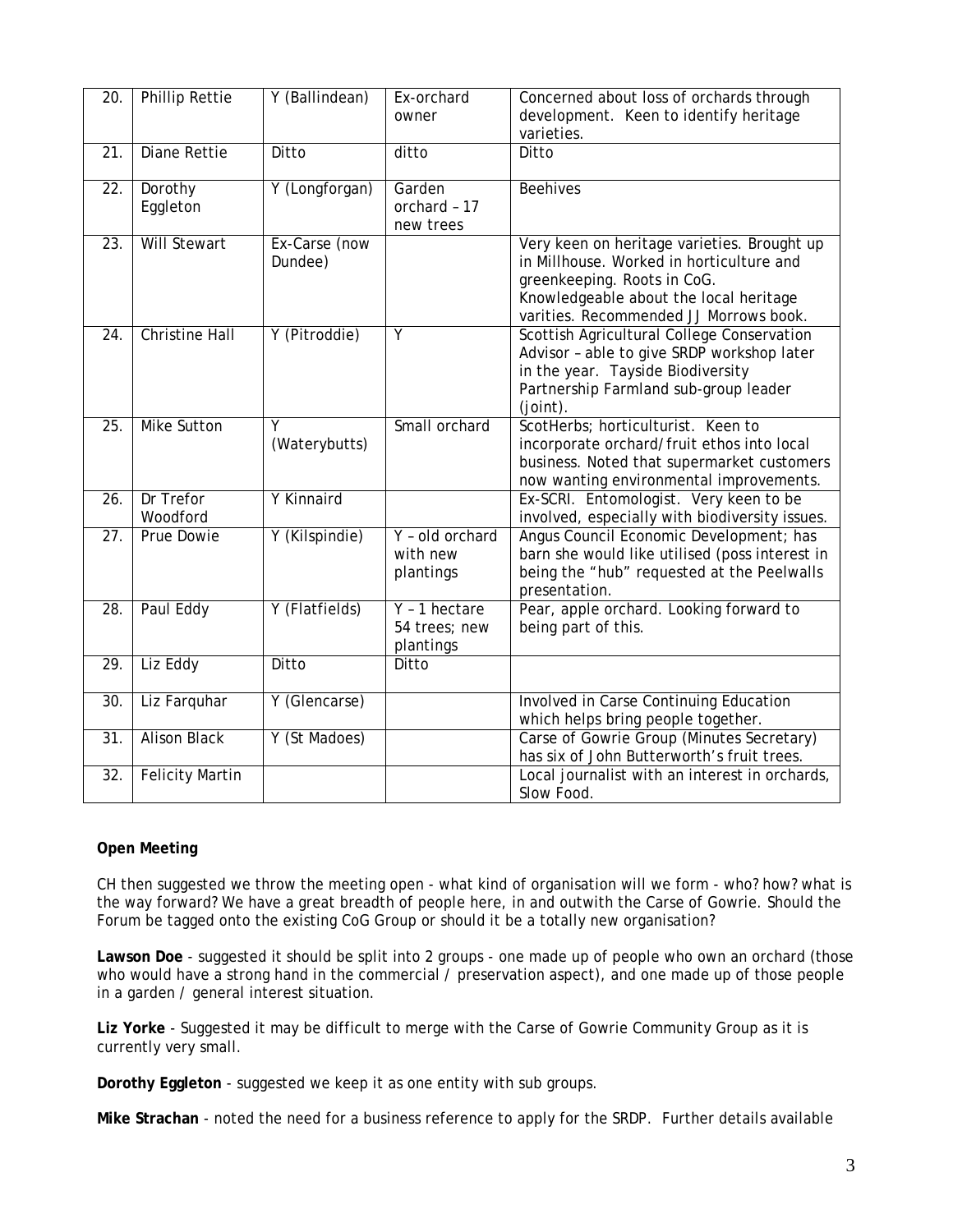from the Forestry Commission Scotland.

**Crispin Hayes** – As regards the SRDP, there is no need for constitution if the land is registered. We can collaborate - individuals can apply for assistance.

**David Imlay** - as it is community participation, can the community as a whole apply?

**Mike Strachan** - the funding leader has not been agreed yet.

**Christine Hall** - we would need the orchard owners' permission first - there is potential funding for practical work for the first 2/3 years.

**Mike Strachan** - 4 or 5 people with an orchard would be eligible for funding.

**Crispin Hayes** - there are other issues. If there is an owner, they may like groups of volunteers, students or school children to help (which would be organised). Things would be better co-ordinated as a whole organisation rather than a collection of individuals which may become piecemeal.

**Robin Pilcher** - Do we have a blueprint of an orchard project done before? England is ahead of the game with Common Ground. There must be others here that could demonstrate.

**David Imlay** - there is Newburgh.

**Catherine Lloyd** – the National Orchard Forum has a list of projects across the UK, there are also case studies on the Common Ground website. There is a lot of advice available.

**Crispin Hayes** – Yes, Newburgh established themselves as a small organisation and became constituted. There has always been a handful of people to take things forward (Historical Society). A voluntary management committee can run out of steam - it is great to employ a few people and someone to manage it either part of full time. The Carse of Gowrie Forum is a large undertaking but is quite fundable. We need to get someone to organise grant applications and co-ordination etc.

**Douglas Ritchie** - would there be a bank account set up to be paid into?

**Mike Strachan** - for the SRDP funding would need to go direct to the landowner.

**Christine Hall** - Individuals can't apply to the SRDP - unusual funding would mean there needs to be a constitution. A feasibility study would be easy funding. There is also the Lottery fund which could lead onto project officers and a more serious approach. We need a few folk to take the lead.

**Estelle Ward** - apologised for her husband's absence as he was unwell. However, he is on the CoGG Committee and his feeling is that if people got together as a group they would be welcome to join the already constituted CoGG which covers the whole of the Carse. The CoGG has employed members of staff. If we got a group together formed properly, they could approach the CoGG.

**Cllr Peter Mullholland** - The Forum could become a sub group of people that could go forward as a block it may be a case of gardeners vs landowners.

**Crispin Hayes** - I think it should be made up of anyone with an interest - there is no point in dividing interest. There would be more invested interest from developers etc if it was part of the CoGG.

**Cllr Peter Mullholland** - there needs to be a driving force - would it not be the bigger key holders / owners who would go for the funding?

**Crispin Hayes** - why not get together with a common focus and policy, more people would make the group stronger. There are only a handful of big orchards left.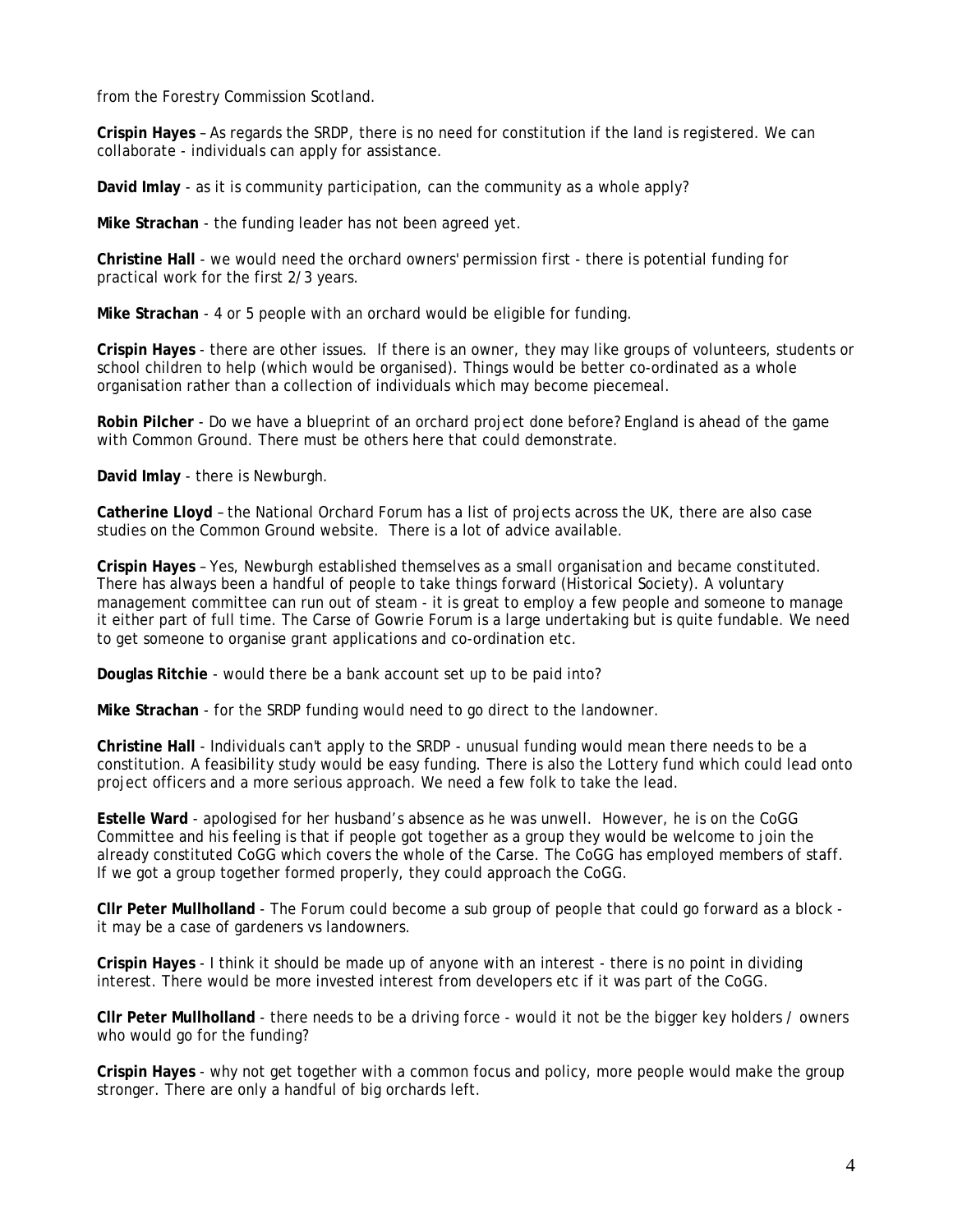**Lawson Doe** - the SRDP - can this be related to a group?

**Christine Hall** - we can apply as individuals but as a joint application part of a group. Money would go to each individual as long as there is agreement to keep it as one entity.

**Crispin Hayes** - a single voice

**Roger Humphrey** - gave an example of the company Sustrans who promised planting along the cycle route. This was an example of something at quite a small scale working at a commercial level. There is no good separating the group - working groups can come later.

**Crispin Hayes** - eg, Community Woodland Groups - it is important not to get hung up on the SRDP for funding - there are other sources, huge benefit can come if the community as a whole are going to benefit. Community is a buzz word now. Let's get the overall umbrella set up first and pick off separate working groups from that.

**Paul Eddy** - noted the danger in opportunity costs that can become too powerful and the general loss of trees due to development of new housing. Orchards are a macro habitat and can be valued for all sorts of reasons. An Action Plan is needed for it if we are to be profitable (which would be a bonus). We need everyone to jump on the bandwagon and focus on the existing orchards that are left.

Owners who ultimately want to restore their orchards may or may not want to commit to anything now. He noted that they own a 20 acre plot with a dozen fruit trees and farmland / woodland. He has an interest in the SRDP and believes in the value of community benefit. But this is for landowners to demonstrate efficient use of funding. The larger individuals can use their buying power and commercial expertise to boost the muscle power for attracting more funding from various sources.

**Mike Strachan** - suggested the idea of a large umbrella organisation would work well - it would be a collaborative effort and would open doors to more support. We need a business plan approach with a network. Individuals should apply for funding separately but as part of a whole.

**Elaine Whiteley** - can understand the predicament herself. She owns a very small orchard but can't get it commercially viable. It is gardeners versus farmers and she is stuck in the middle. Her orchard is not large enough to be commercially viable (apples 5p per 1lb?). The only way to become commercially viable is to strengthen the relationship with the clientele and realising the potential. Personally she needs support from others. We need to stick together, we can't survive as individuals.

**Dr Trefor Woodfor -** noted that the CoG has priority orchards, 9 of them referred to in CH's survey. These are very old - can we get a commercial return from them? We can get funding from grants for preserving community and heritage. Orchards are not just a fruit crop – they have amenity value too. If we are going to lose historical local varieties we need to identify them, graft them: we could set up a heritage nursery.

**Paul McLennan** - yes that could be a beacon highlighting the historic orchards of the Carse of Gowrie - it could be marketed, there could be tourism opportunities and apple days for local community and kids. Everybody can benefit. It may become a kind of movement over the CoG where anybody can tap in.

**Lawson Doe** - we would be entitled to more funding if there is community involvement and interest as well. Who would be on the committee? The ownership is in our hands, we need to get the next move. He used to be on the CoGG - would be good to investigate the possibility of merging both groups. Need to agree to stick to a target and need to get ownership of the group NOW....

**Crispin Hayes** - decided to put names on the board of potential candidates to take forward the next move....

*Robin Pilcher - Elaine Whiteley – Dr. John Hulbert - Cllr Peter Mullheron - Mark Sutton - Lawson Doe - Roger Humphry - Christine Hall - David Imlay - Crispin Hayes - Catherine Lloyd - Paul McLennan - Phyllis*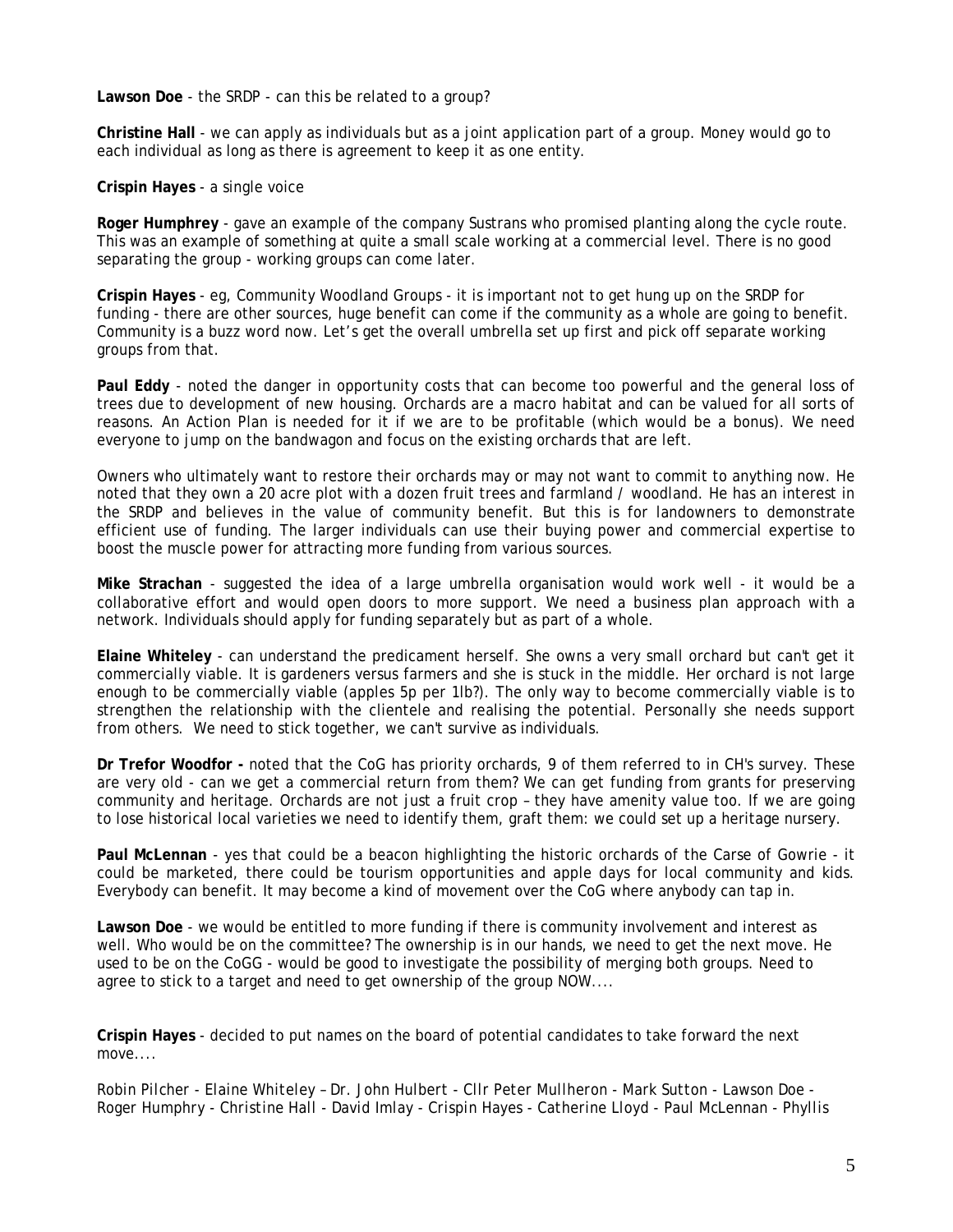#### *McKay - Mike Strachan*

**Lawson Doe** - suggested that someone from SCRI would be a huge help!

**Roger Humphry** - suggested someone from CoGG would be great

**Liz Yorke** - noted that the CoGG would be supportive but wouldn't be able to carry the group - they don't have the capacity. Please contact Phyllis McKay.

**Robin Pilcher** - said he was still unsure about things - he is interested in seeing how things were done historically, do we have a blueprint? who are the buyers? how will fruit be marketed? would it be a cooperative?

He shared that fact that he has a Sweet chestnut grove (organic) in Spain - it is not greatly commercial but it is successful. He works with co-operative markets - could it be a blueprint?

Noted there were speciality varieties in the Carse eg, Monorgan - we could convert a garden, could we use heritage varieties again?

Soil Association registration for organic produce?

**Crispin Hayes** - geodiversity / geographic identity, organic, soil quality - all add to the premium. There could be a Carse of Gowrie brand? There are success stories in food businesses that have come about along these lines.

**Paul Eddy** - suggested getting it commercial which would in turn allow for more support and therefore more financial aid.

It was noted (by Mike Strachan or David Imlay) that over 20 years the FCS has trebled the amount of woodland in Scotland. There was a lot of work put in to restore remnant native woodland. Now there is a niche market with people making a living from it. Critical mass - it was realised that the trick was to look after existing woodland and allow it to expand naturally rather than put fences around such remnant woodland.

Orchards have a huge biodiversity and heritage value - a real value that can become commercial. But we need to get them established better and expand around them.

**Willie Stewart** - noted that Willie Duncan is an expert in fruit tree grafting.

**Crispin Hayes** - noted that Ken Cox of Glendoick Garden Centre would be a potential help in seeking out a nursery for keeping heritage varieties. Mr Cox had already offered the Glendoick Food Hall and Garden Centre as a potential venue for the proposed Carse Apple Day in October.

**Roger Humphry** - asked how many different varieties there were in the Carse.

**Willie Stewart** - mentioned the book by Storrie and the amount of information within it. He noted varieties that date back to the Union of the Crown. The best and most beautiful variety is the Lass O' Gowrie.

**Roger Humphrey** - suggested that WS's list of heritage varieties be posted on the website (www.taysidebiodiversity.co.uk).

**Crispin Hayes** - noted that Brogdale refers to the Lass o' Gowrie and that there is a lot of background and national interest in this variety. Said that we need to identify where the important orchards are located and discover how varied they actually are.

**Estelle Ward** - agreed - no one knows how many historic varieties there are still around. Dr. John Hulbert didn't manage in rounding up all the old varieties. There isn't a national collection yet but CoG would be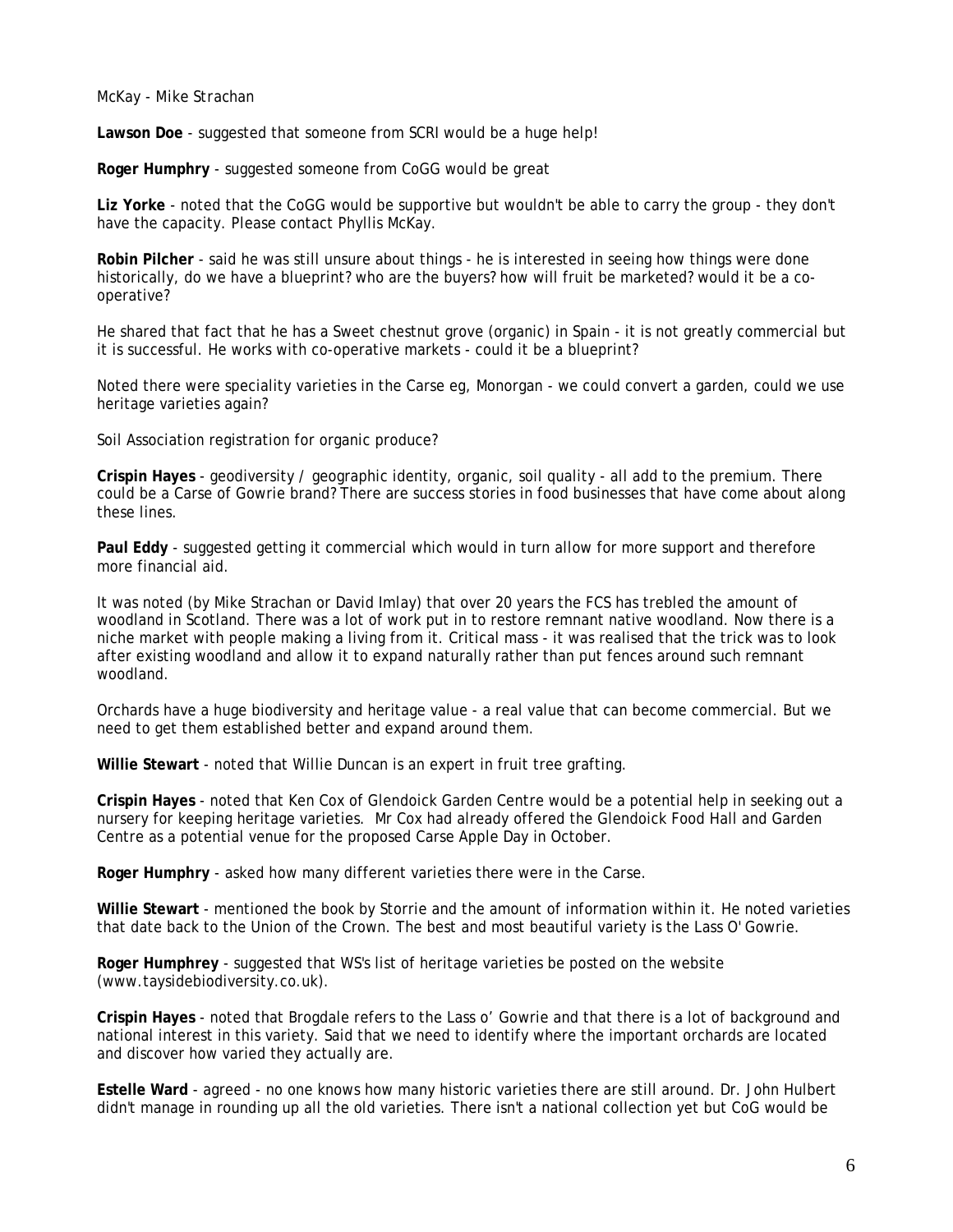well sited for this.

**Crispin Hayes** - there are some pears in Newburgh that are solely from that area. There are some varieties in the Carse which are historic but we just don't have the research for it.

**Paul McLennan** - the most frustrating thing for orchard owners is not knowing what they've got. The PKCT is currently looking into a grant for researching historical varieties. Rarities and varieties - we can sell on this, it may be good grounding for investment.

**Cllr Peter Mullheron** - advised that Willie Duncan and John Butterworth are good contacts for identifying apples and pears.

**Willie Stewart** - agreed that Willie Duncan (ex SCRI) is a specialist in fruit trees - by looking at the seeds in a cut pear he can identify the variety.

**Estelle Ward** - who would approach him - it is a long way from Largo, Fife.

**Catherine Lloyd** – both Willie and John have been invited, with Will Stewart, to take part in the proposed Apple Day event this autumn.

**Crispin Hayes** - suggested to get 3 or 4 people to become office bearers.

**Cllr Peter Mullheron** - agreed .Get 3 or 4 people to define the group and decide on whether we go forward as a subgroup of the existing CoGG or as an individual forum. CoGG is constituted - can we fly under their banner? Let's get an open discussion with them.

**Liz Yorke** - suggested the CoGG committee be approached perhaps on 12th February when they next meet.

**Liz Eddy** - we could put something in writing to CoGG to enquire about the possibility of becoming a subgroup connected to the CoGG.

**Roger Humphry** - agreed - ask for advice from CoGG and get their opinions.

**Crispin Hayes** - we need to see if their constitution fits with what we need.

**David Imlay** - suggested a member of the Forestry Commission to be part of the Forum Group.

**Mike Strachan** - suggested Hazel McLean from the FCS.

**Crispin Hayes** - mentioned Mike Stockley (Port Allan) and Andrew Threipland who were not at the meeting but would be good contacts. Also key owners such as Catherine Herdman of Megginch should be involved.

**Crispin Hayes** – let's get a date for this group to meet again.

**David Imlay** - would need to be after negotiations with CoGG.

**Cllr Peter Mullholland** - reminded that it would revolve around residents only and would NOT be political.

**Crispin Hayes** - where can the meeting be held?

**Liz Yorke** - suggested the SCRI Living Field Centre. The CoGG Paths Project met there, it was a great venue and free to small groups.

**Roger Humphrey** - noted that if constitution is required it would be better to have as many people there as possible.

**Dr Trefor Woodford** - asked if all the information could go onto the Abernyte and Inchture website - so